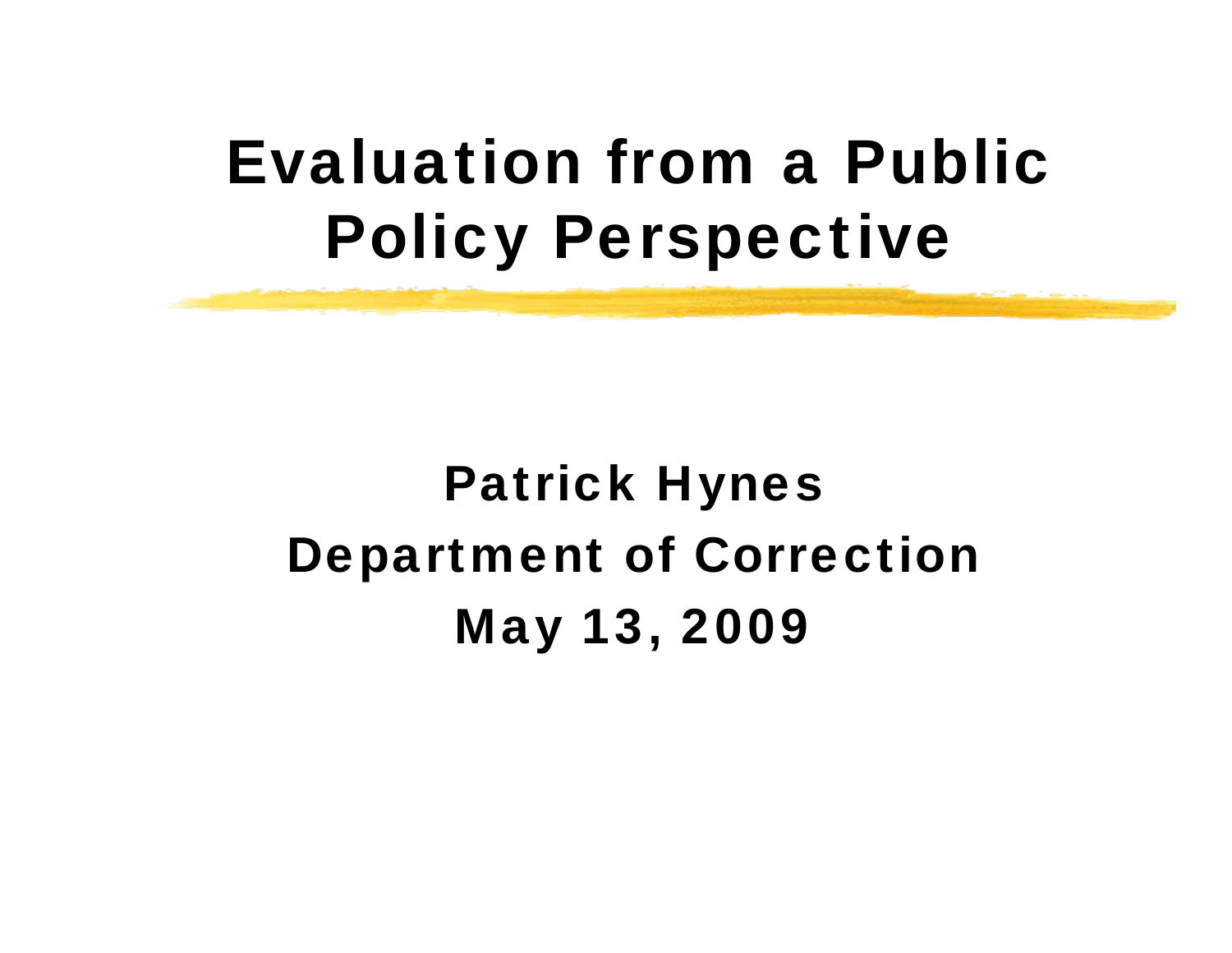# Defining Evaluation

There are a number of definitions of evaluation, e.g.,

"...the *systematic* examination and assessment of features of an initiative and its outcomes…to produce information **that can be used** by those who have an interest in **improving its effectiveness**."

World Health Organization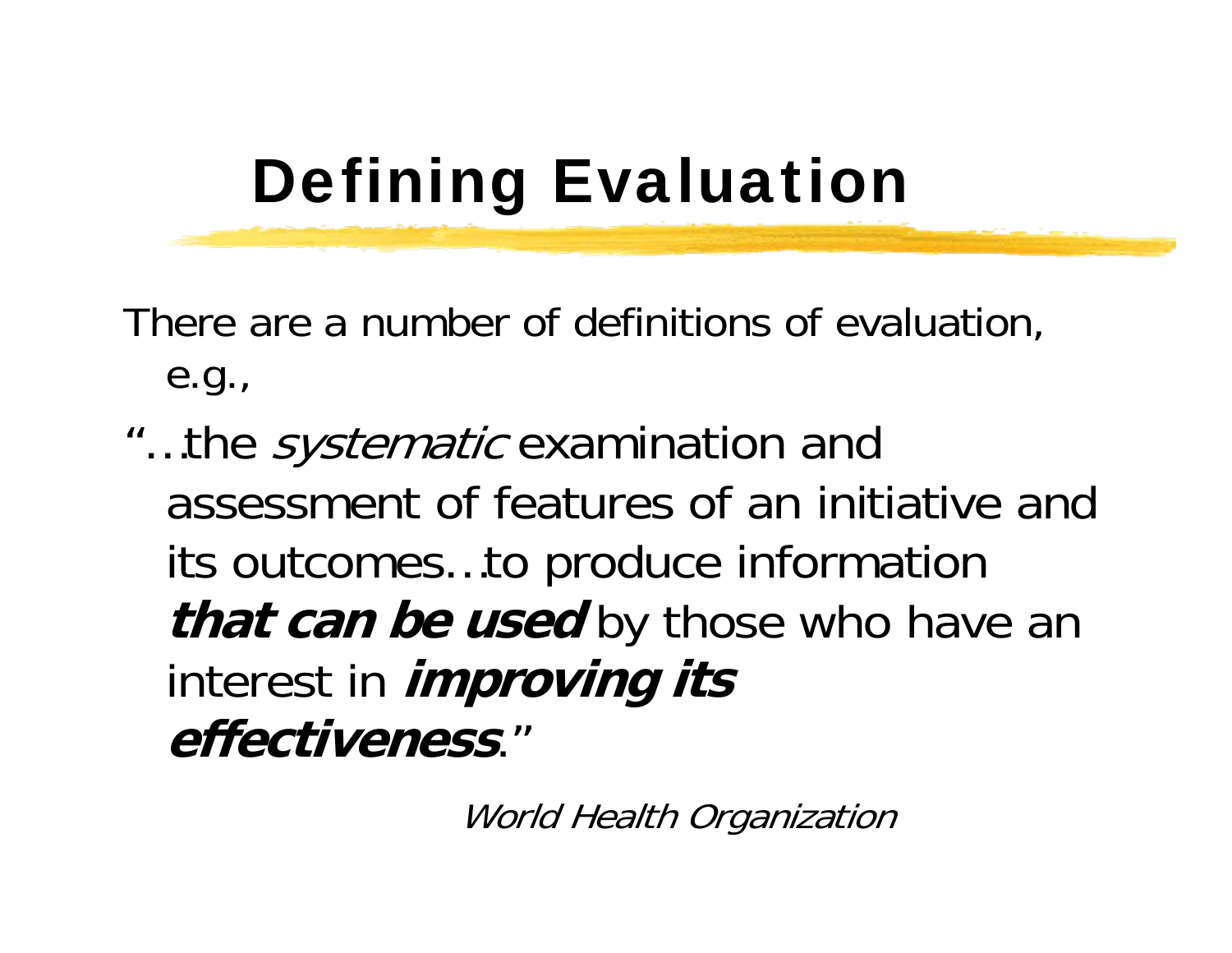# Defining Evaluation, cont.

- **Program evaluation is a "social science activity** directed at collecting, analyzing, **interpreting**, and communicating information about the workings and effectiveness of programs." (Rossi, et al.)
- **Interpretation** 
	- **Based on solid social science practice.**
	- **Transparent**
	- **Integrity & Ethics**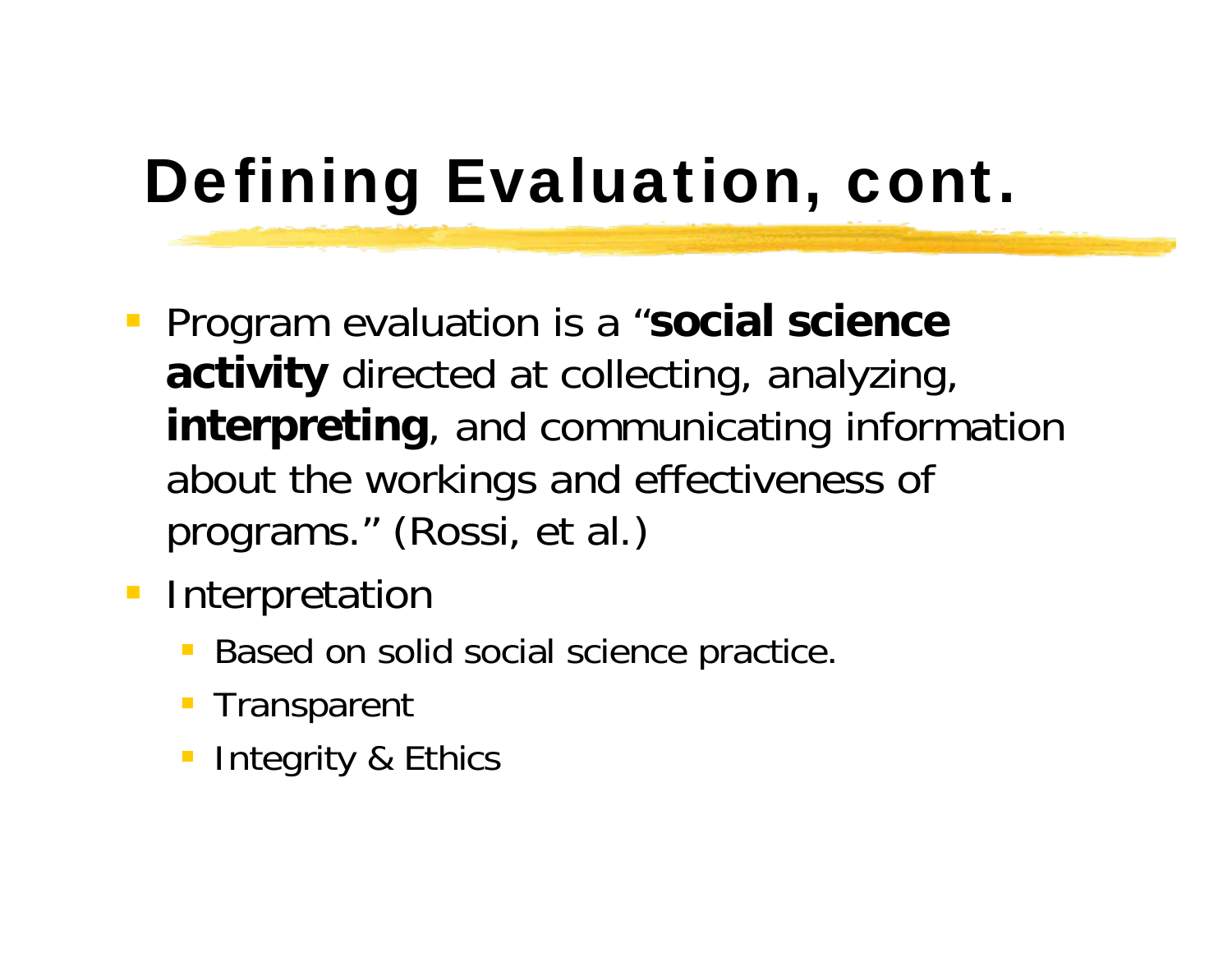#### Defining Evaluation, cont'd.

 "Program evaluation is the use of **social science research methods** to systematically investigate the effectiveness of social intervention programs in ways that are **adapted to their political and organizational environments** and **designed to inform social action to improve social conditions**." (Rossi, et al.)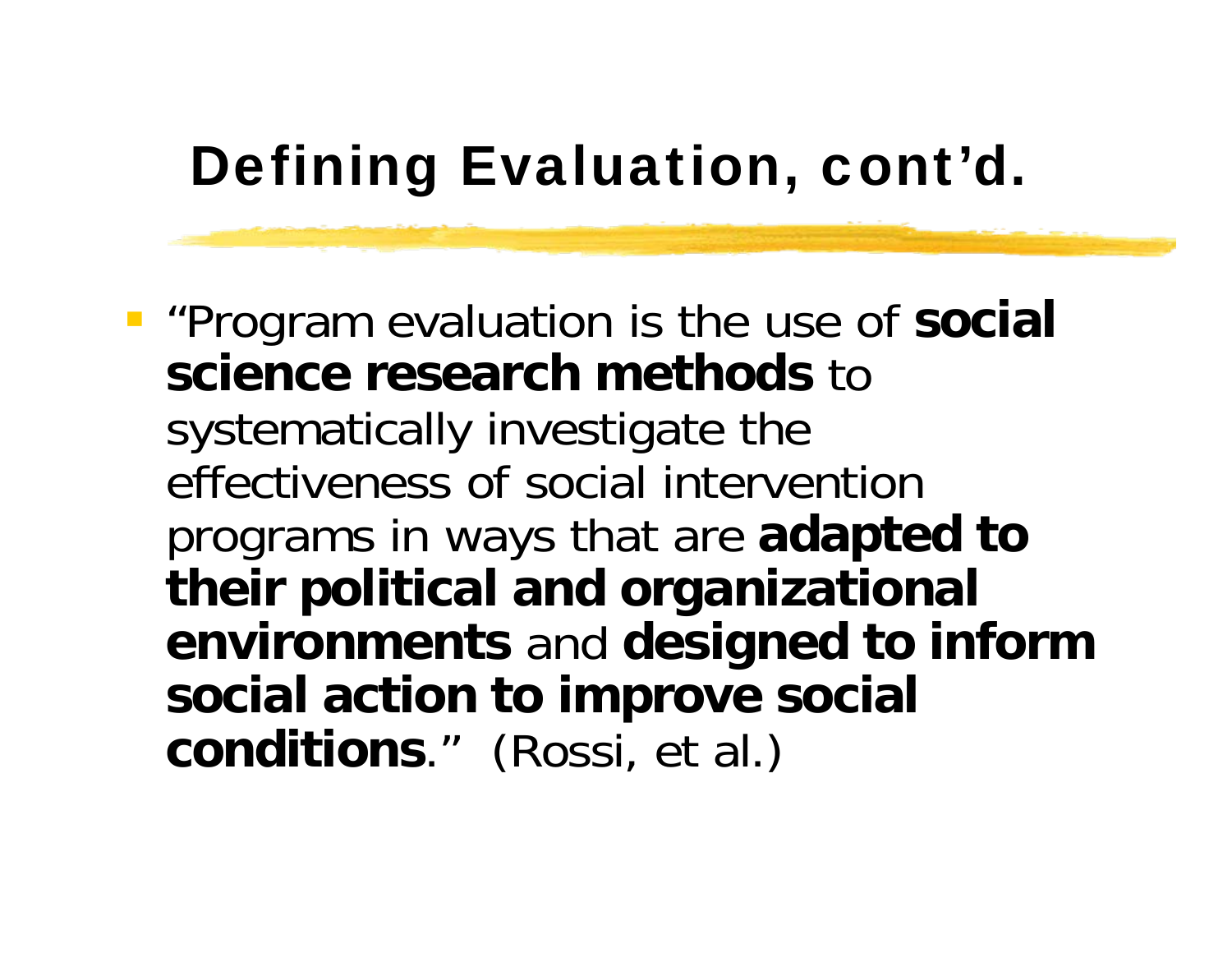# Evaluation as a Public Policy Issue

 Social programs exist to ameliorate social problems. **Notamark 19 Yealth Common Startupe Common Startupe Common Startupe Common Startupe Common Startupe Common Startupe Common Startupe Common Startupe Common Startupe Common Startupe Common Startupe Common Startupe Common Sta** social programs are used to address these problems should all be based on the organization's:

- **Nission**
- **Nision**
- **Nalues**
- **Strategic Plan (Those plans that are mission-based)**
- The purpose of evaluations is to improve the quality of social programs, so as to further the mission, vision, values, and strategic plan of the organization.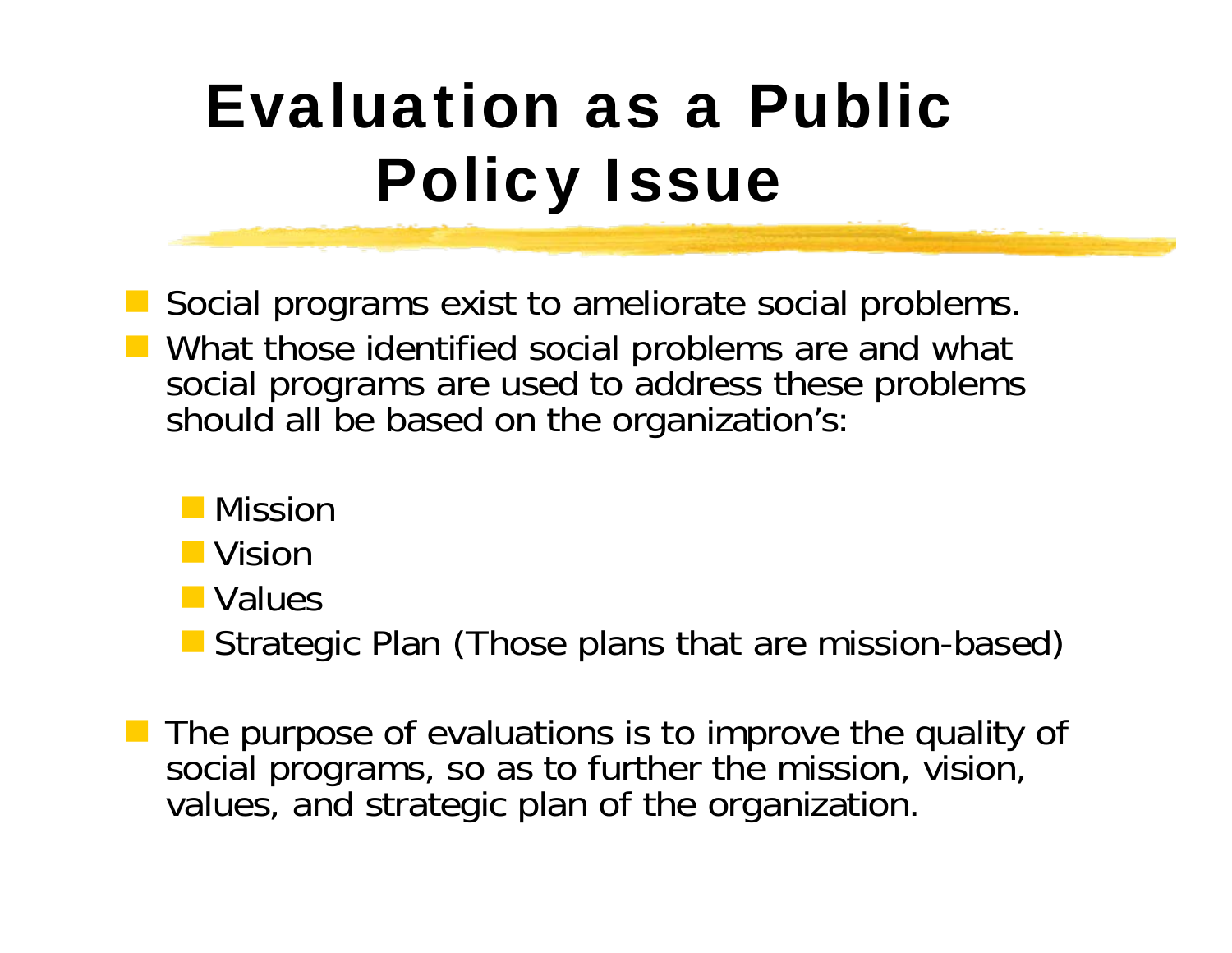#### Evaluation should be "Utilization-focused"

- **Michael Quinn Patton: The vast amount of federally**funded research is not utilized & usually not read.
- **If we are going to evaluate:** 
	- **Decide who** is going to use the findings?
	- **For what** purpose?
	- **How will this evaluation serve the mission, vision,** values and strategic plan?
- **If** If we have to perform an evaluation due to grant or other requirements,
	- Modify or add to the evaluation so that it is of real value to the organization.
	- Example: Add an implementation evaluation even though the grant demands (prematurely sometimes) an outcome evaluation.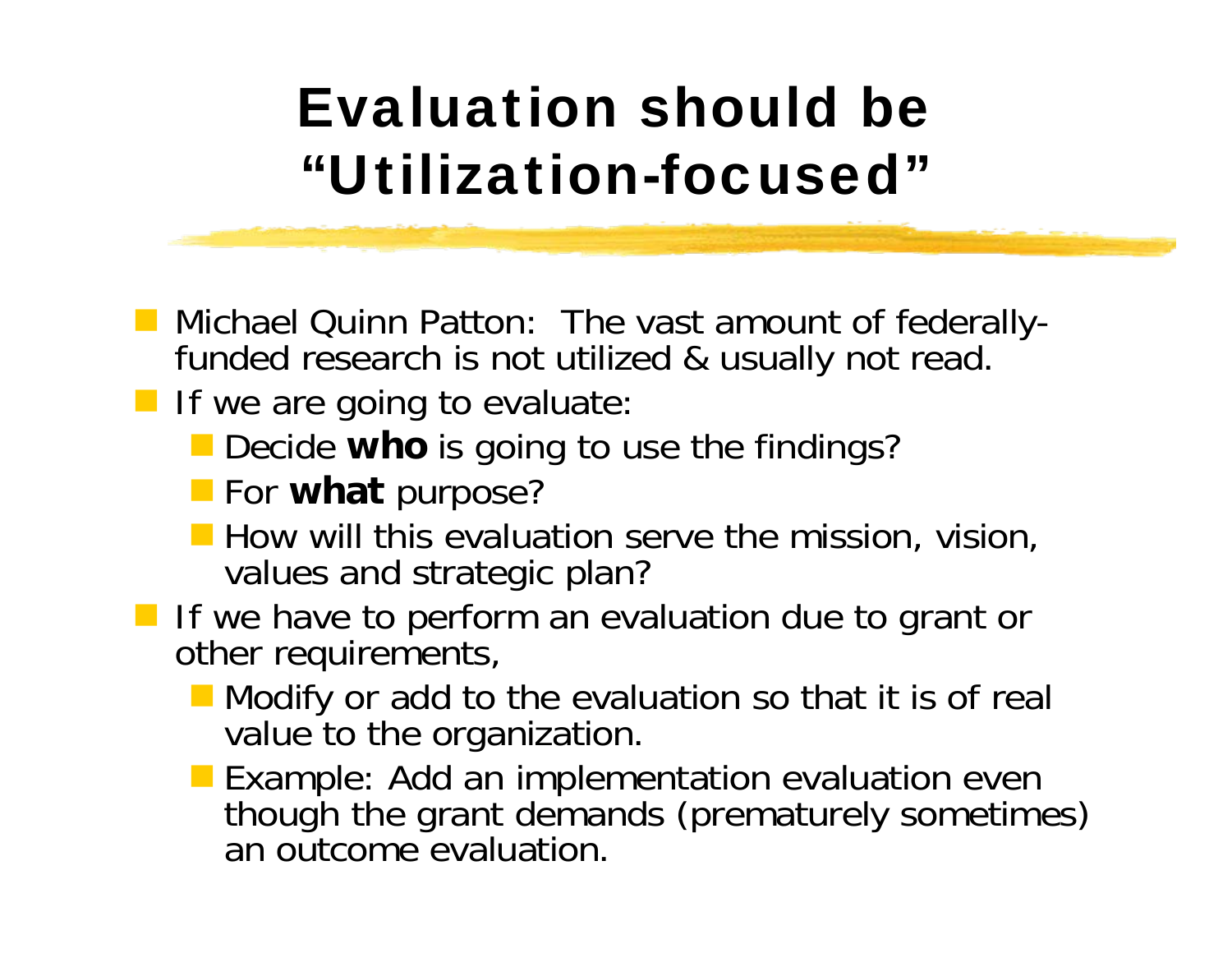# Joseph Wholey: Evaluability

- Background: Research in the 1970's at the Urban Institute
- Difficulty evaluating programs
- Minimum preconditions that should precede evaluation efforts were missing.
	- **Clear program model with clear specification** of the program's goals, objectives, and activities.
	- **Stakeholder interest and likelihood of use.**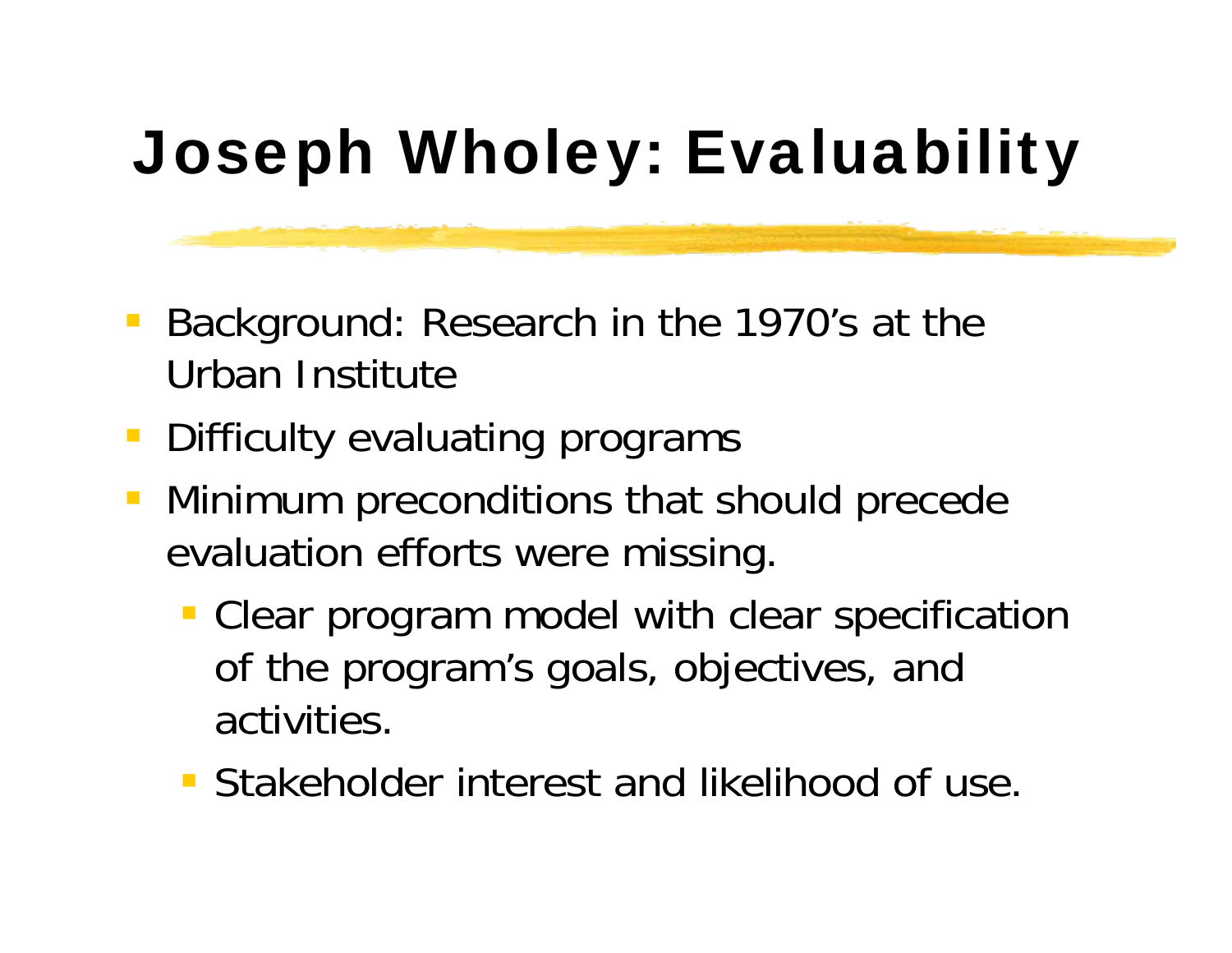# Evaluability, cont'd

- **What if there is inadequate agreement on goals,** objectives, information priorities and intended uses?
	- **Evaluations focus on irrelevant policy and** management decisions.
- **What is there are inadequate resources, poor** implementation or lack of knowledge?
	- **1st add resources, activities or objectives** before a formal evaluation
	- **Case example: Program integration project.**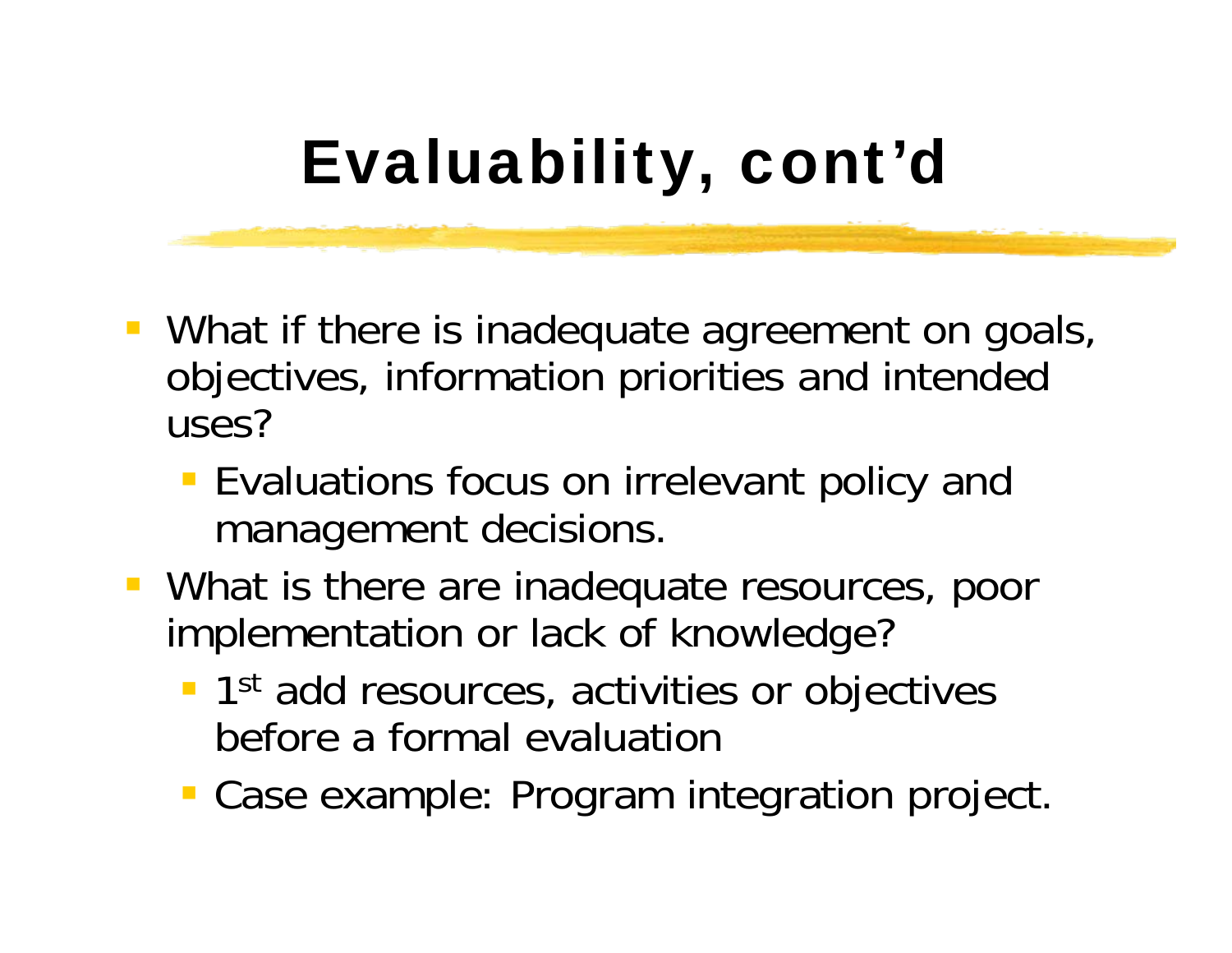## Evaluability, cont'd

- $\mathbb{R}^2$  What if relevant data is not available and cannot be obtained at a reasonable cost for the evaluation?
	- Determination needs to be made if available data can actually answer the evaluation questions.
	- If not, an assessment needs to be made if such data is mission critical.
	- **This is a good example of evaluability serving the** interest of organizational development.
- $\mathcal{L}_{\mathcal{A}}$  What if policy makers are not willing to change the program based on an evaluation?
	- $\overline{\phantom{a}}$  "Information in search of a user" that will not contribute to improved program performance.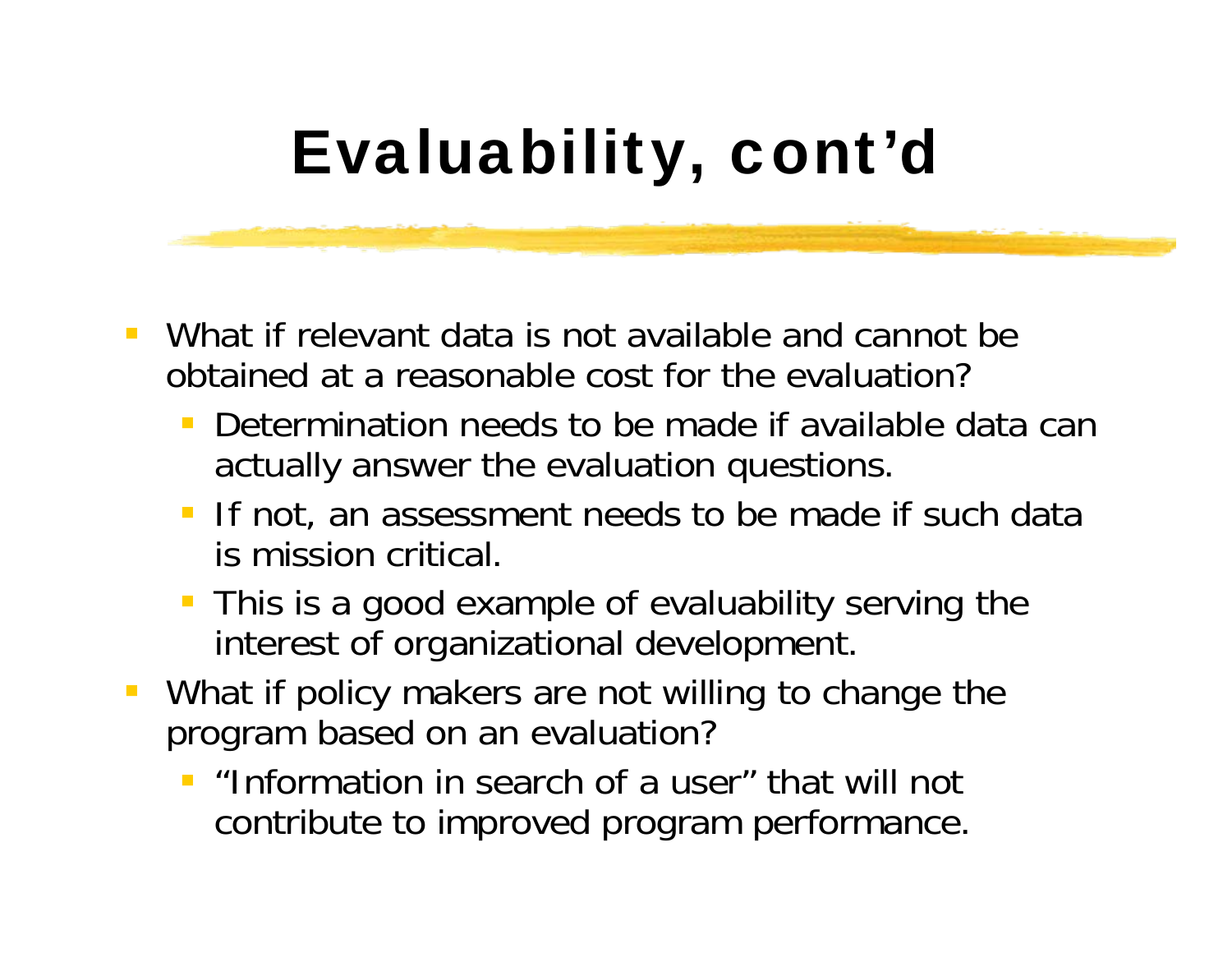#### Evaluability Summary

Evaluability is a process of clarifying program designs, exploring program reality, and if necessary, helping redesign programs to insure:

- Well defined goals, objectives, activities, side effects, and prioritized information needs
- **Plausibility**
- Performance data can be obtained
- **Stakeholder agreement on how the** evaluation findings will be used.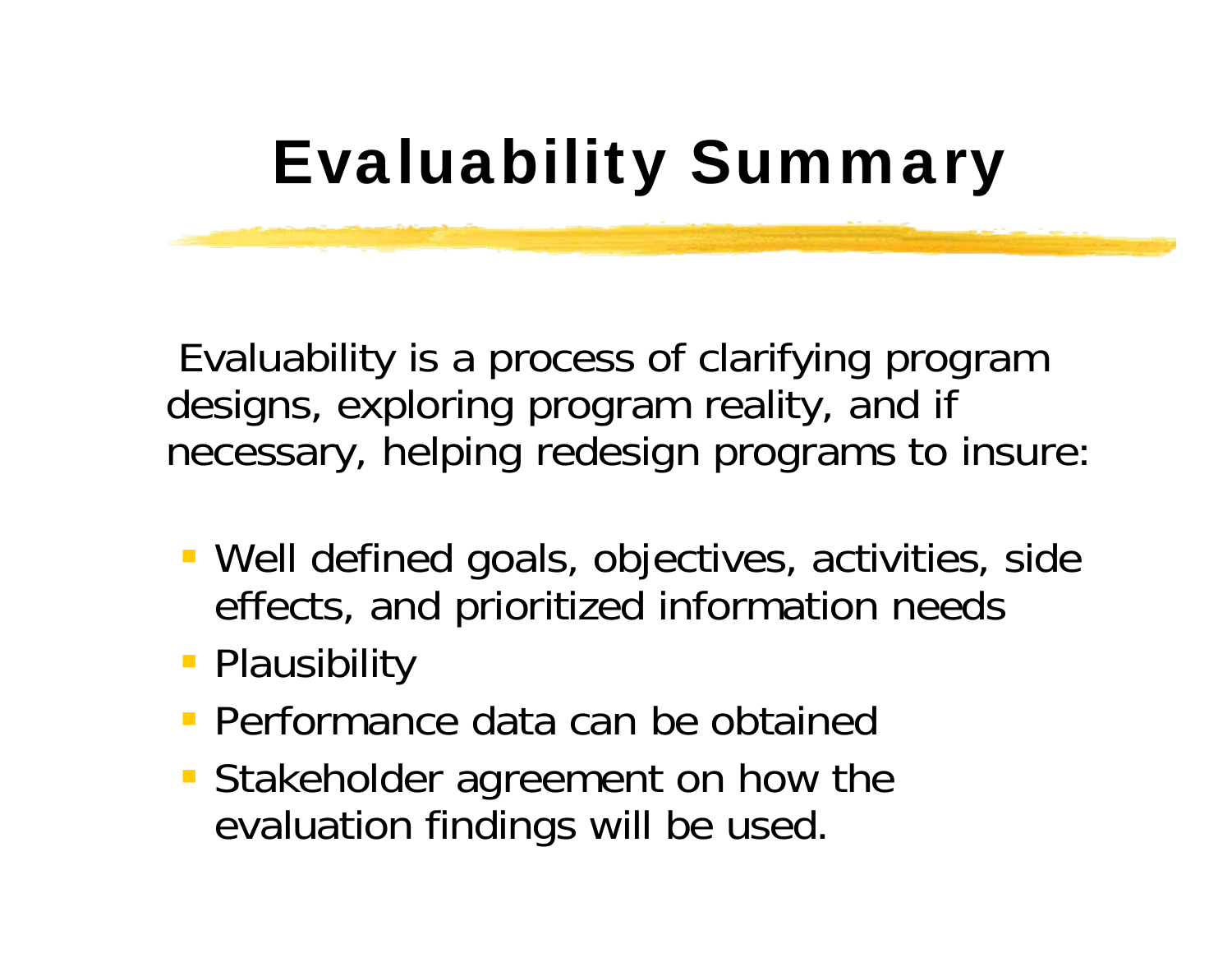## Use a Developmental Perspective

**All programs should be examined from a** developmental perspective.

- **Proposed programs**
- **Programs recently initiated**
- **Stable programs**
- **Stable programs that have been** evaluated to be effective.

**The evaluation should be tailored to the** developmental stage.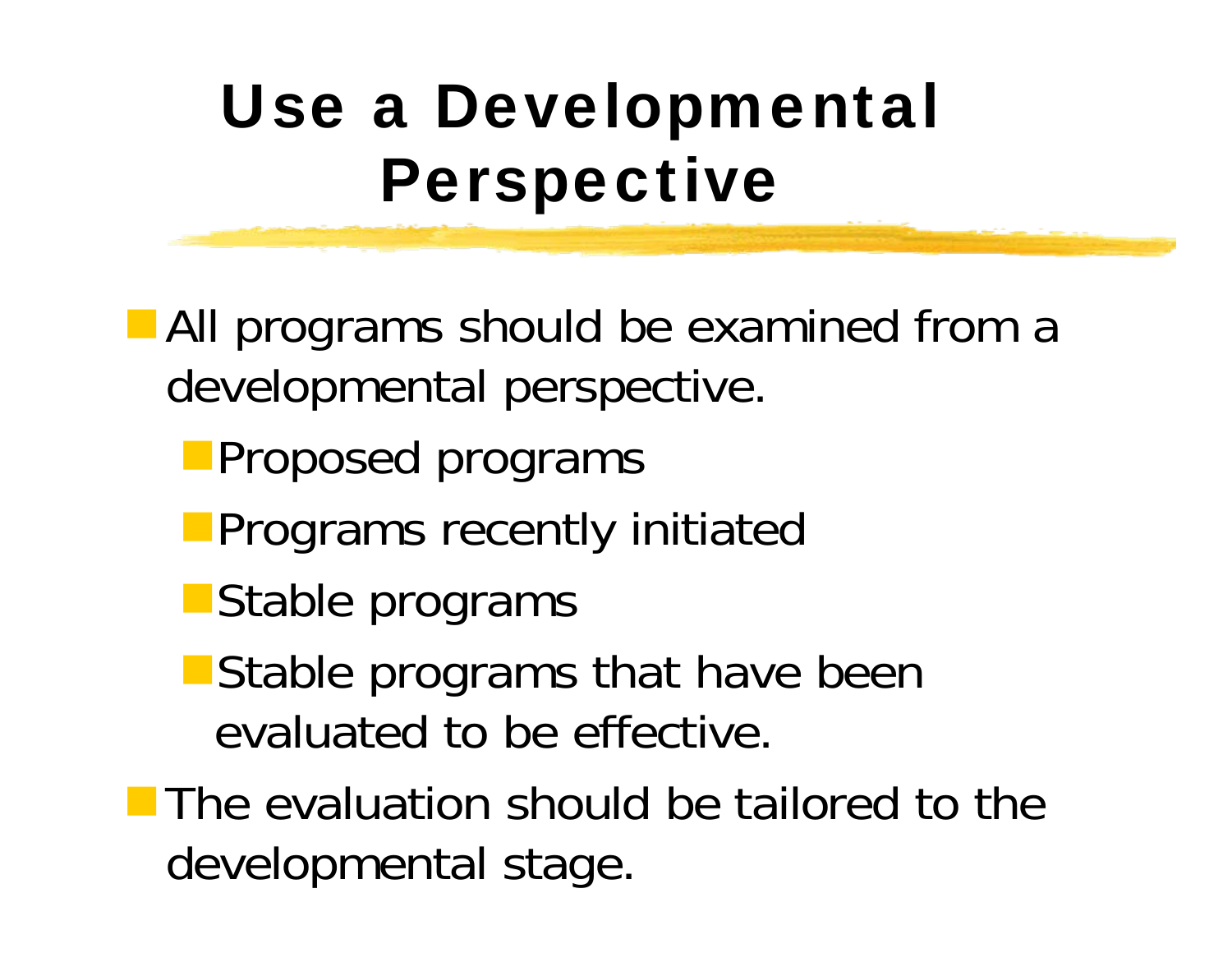#### Evaluation Hierarchy



**Process/Implementation**

**Program Theory**

**Need/problem**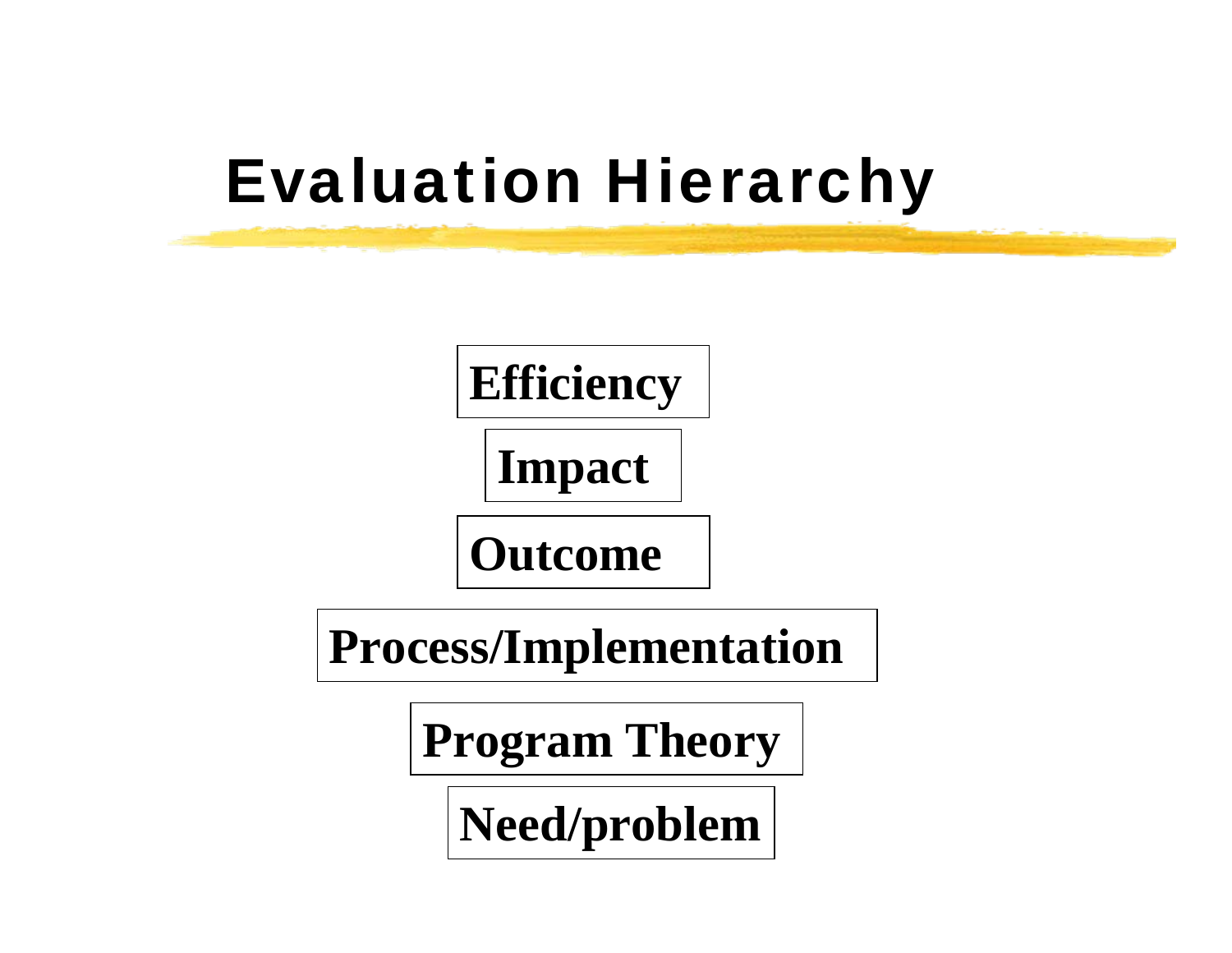# Defining the Need/Problem

- **The foundation of any problem is the** description of the problem:
	- Scope of the problem
	- Nature of the problem
- **Special care should be taken to make explicit,** implicit assumptions about the nature of the problem
- **Example: Domestic violence program proposed** for women at York.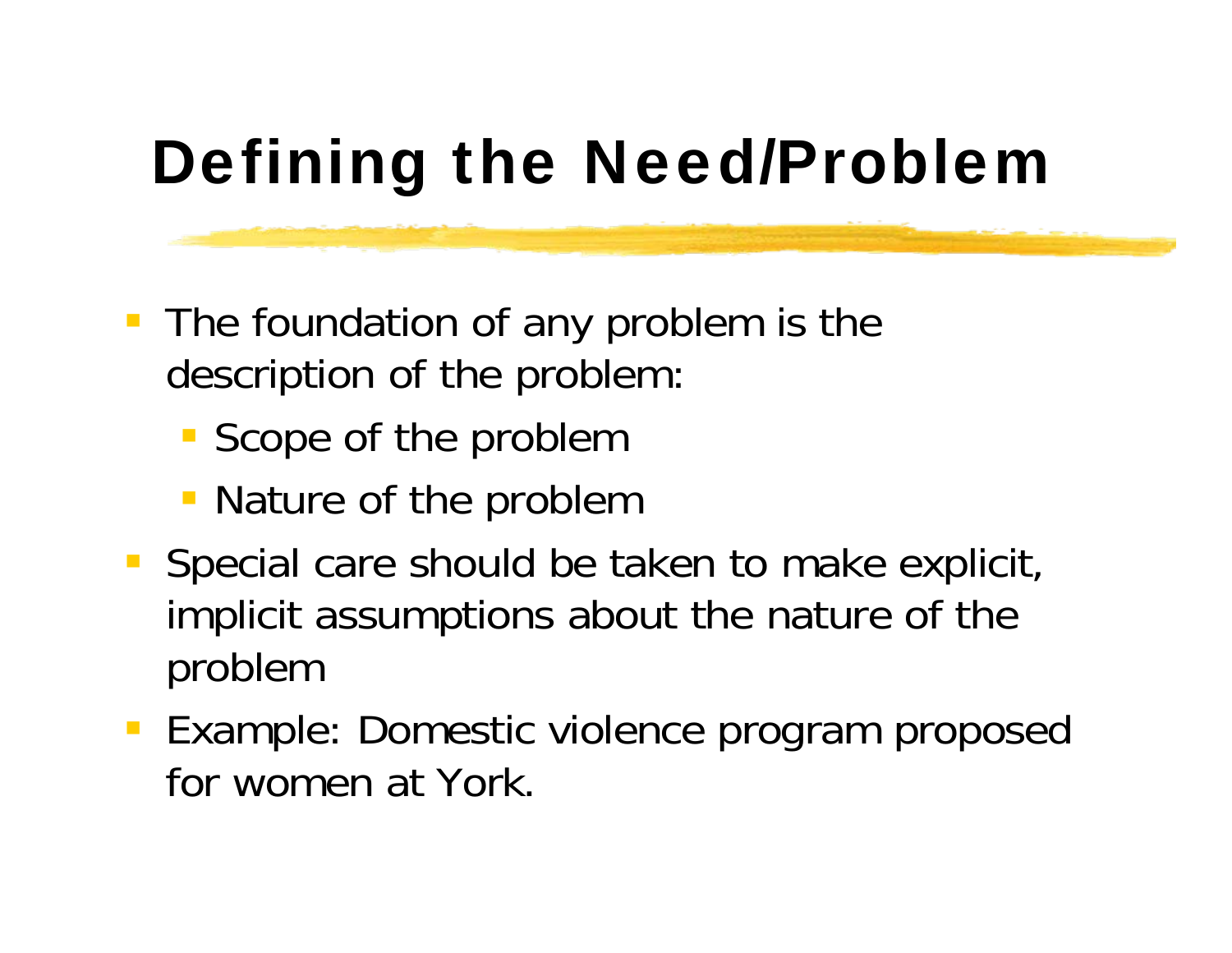# Program Theory

- **Without a clear idea of what the program is** supposed to do, it is difficult to perform an evaluation.
- **There are several critical components of** program theory:
	- **Theoretical plausibility derived from research.**
	- **Specific versus general**
	- **Population and setting**
	- **Specificity with regard to objectives, activities** & outcomes
	- **The rationale for all activities are explicit**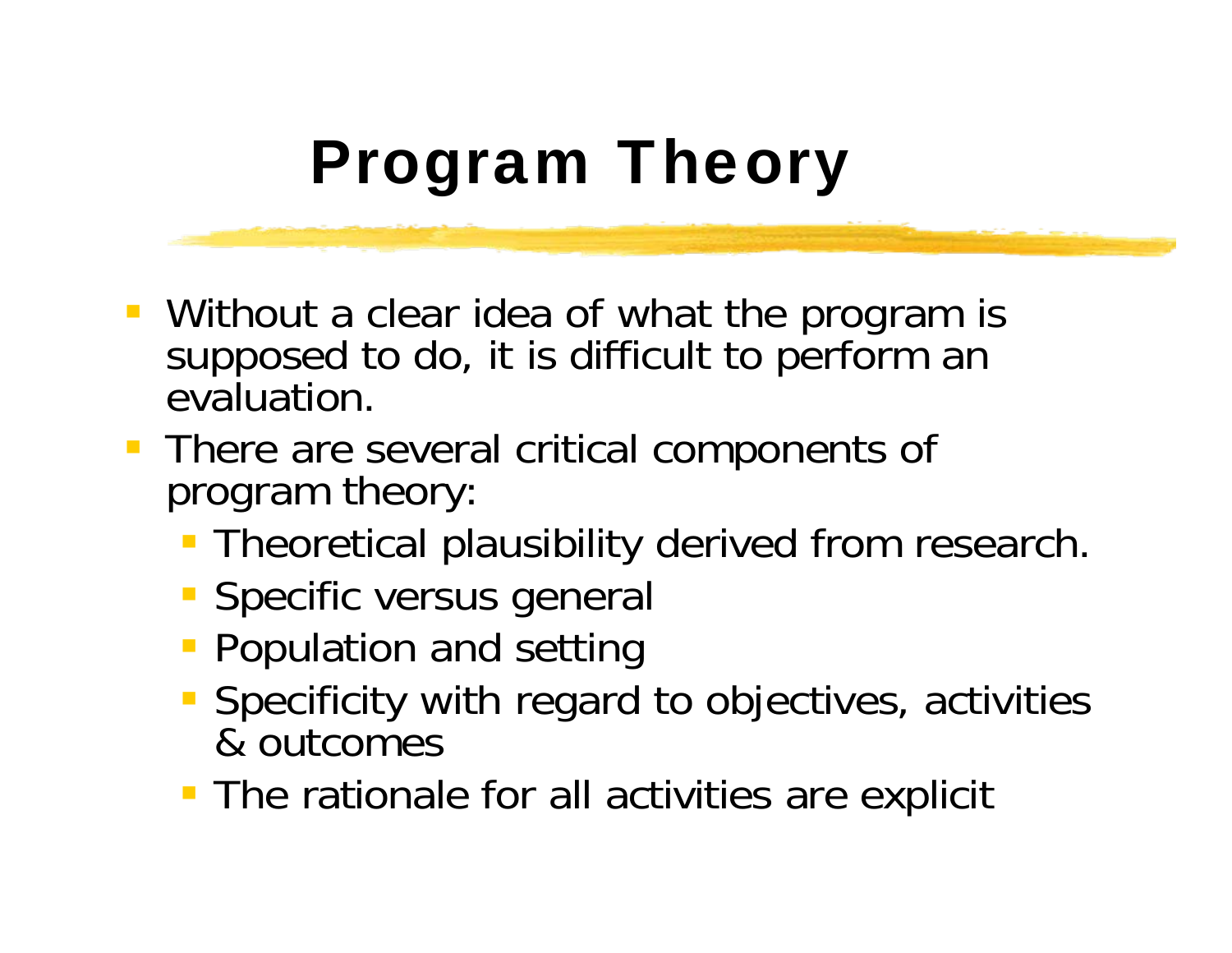# Use Logic Models

**There are two types of logic models: Theory of change model program logic model** Logic models are **iterative** Logic models should not be **given** to stakeholders; they should be **developed in collaboration with stakeholders**. **BPRI DOJ/DOL Grant as a model**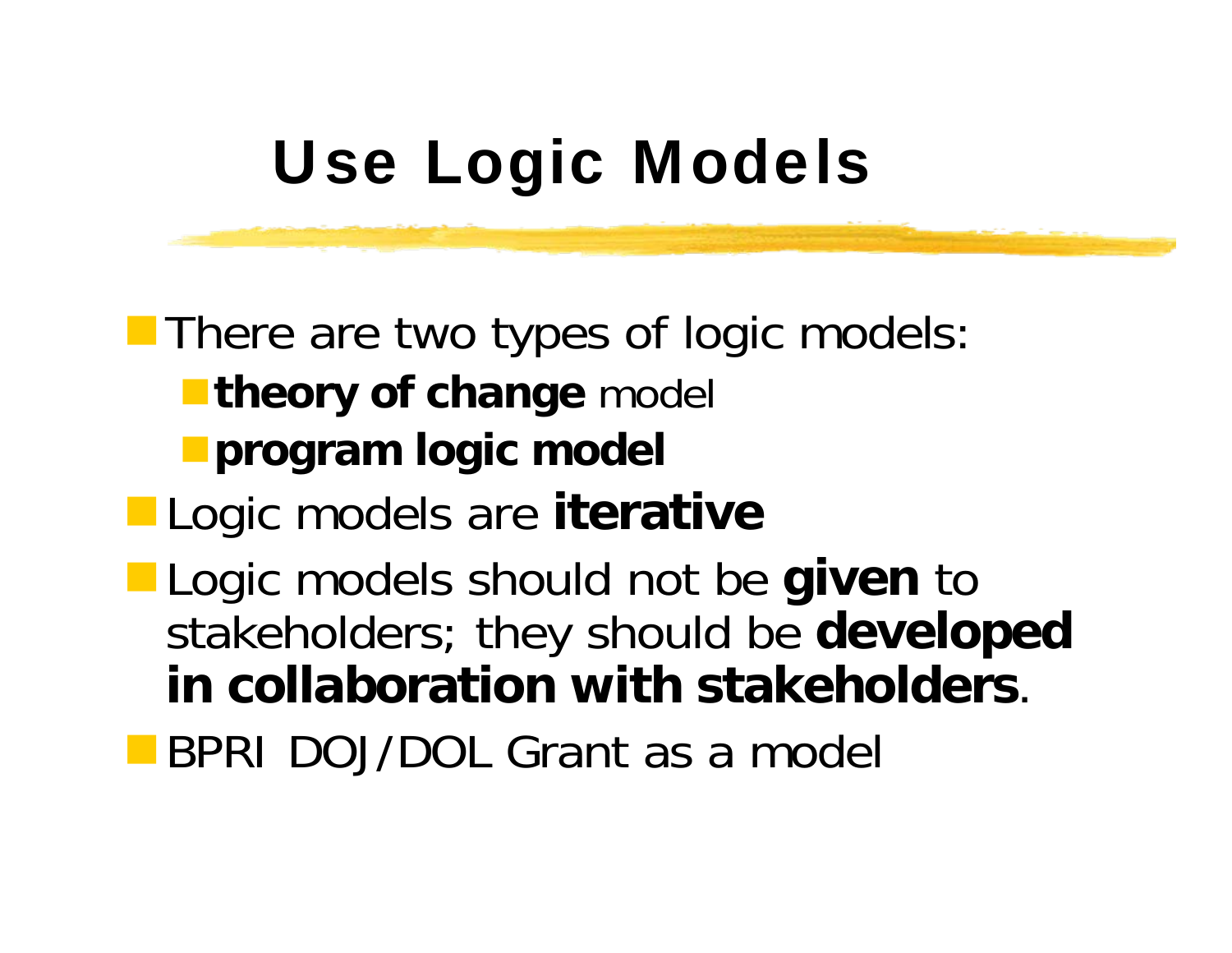# Implementation/Process Evaluation

- **Outcome evaluation without process** evaluation is a mistake.
	- **If outcomes are good, you don't know why.**
	- **If outcomes are bad, you don't know why.**
- **Programs that have been evaluated to be** effective, with these type clients in this type of setting need to be monitored and supervised.
	- **Program drift" and "program fidelity"**
	- **Program foundations, e.g., M.I.**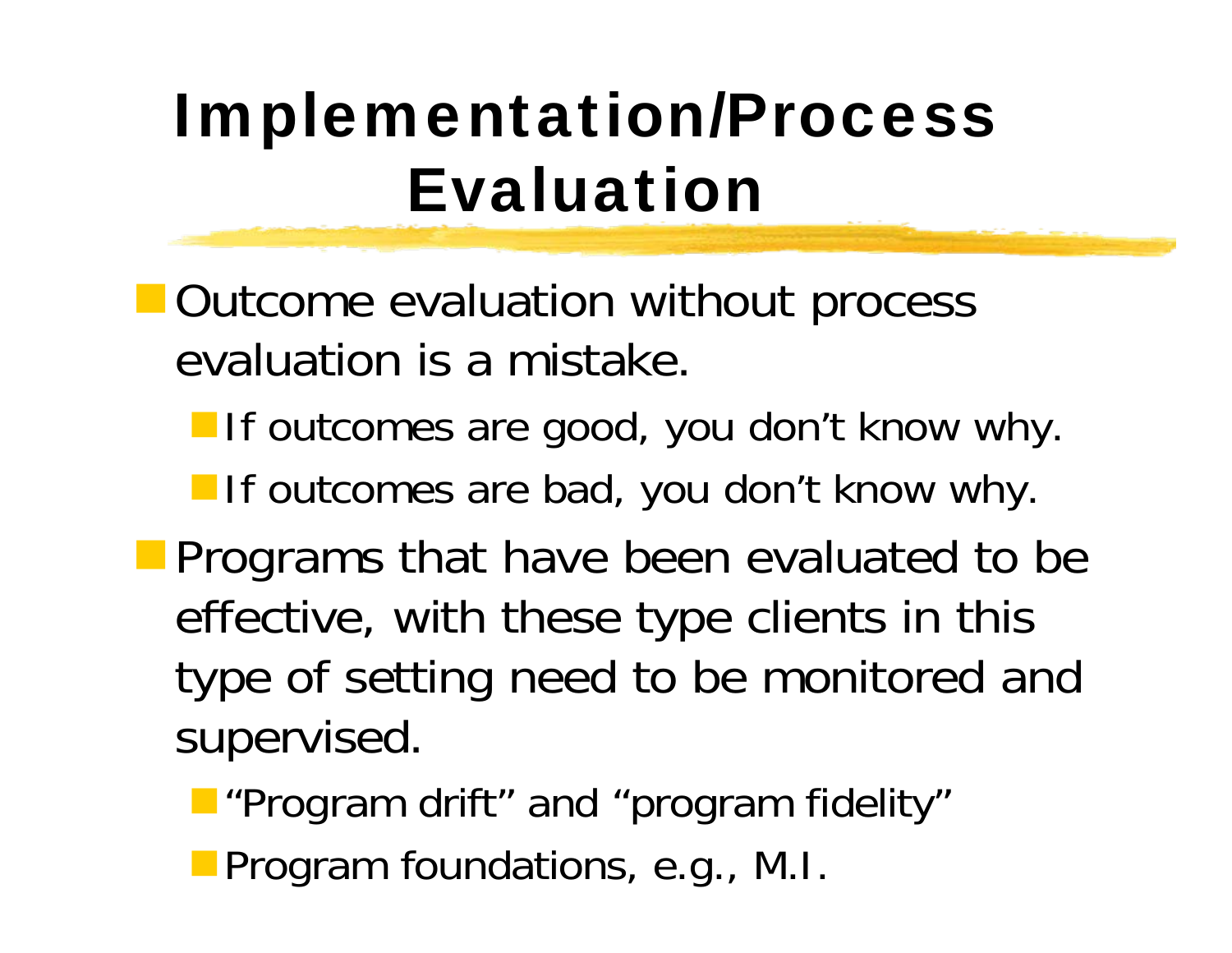#### Outcome Evaluation

- **Dutcomes should be based on the logic model** of the program.
- **For newly designed programs the proximal,** intermediate, and long-term outcomes should be identified.
- **For existing programs, a review of the** curriculum should be conducted to identify the sometimes implicit change model.
- **Although recidivism is often viewed as the best** indicator of program success, in many cases it is not.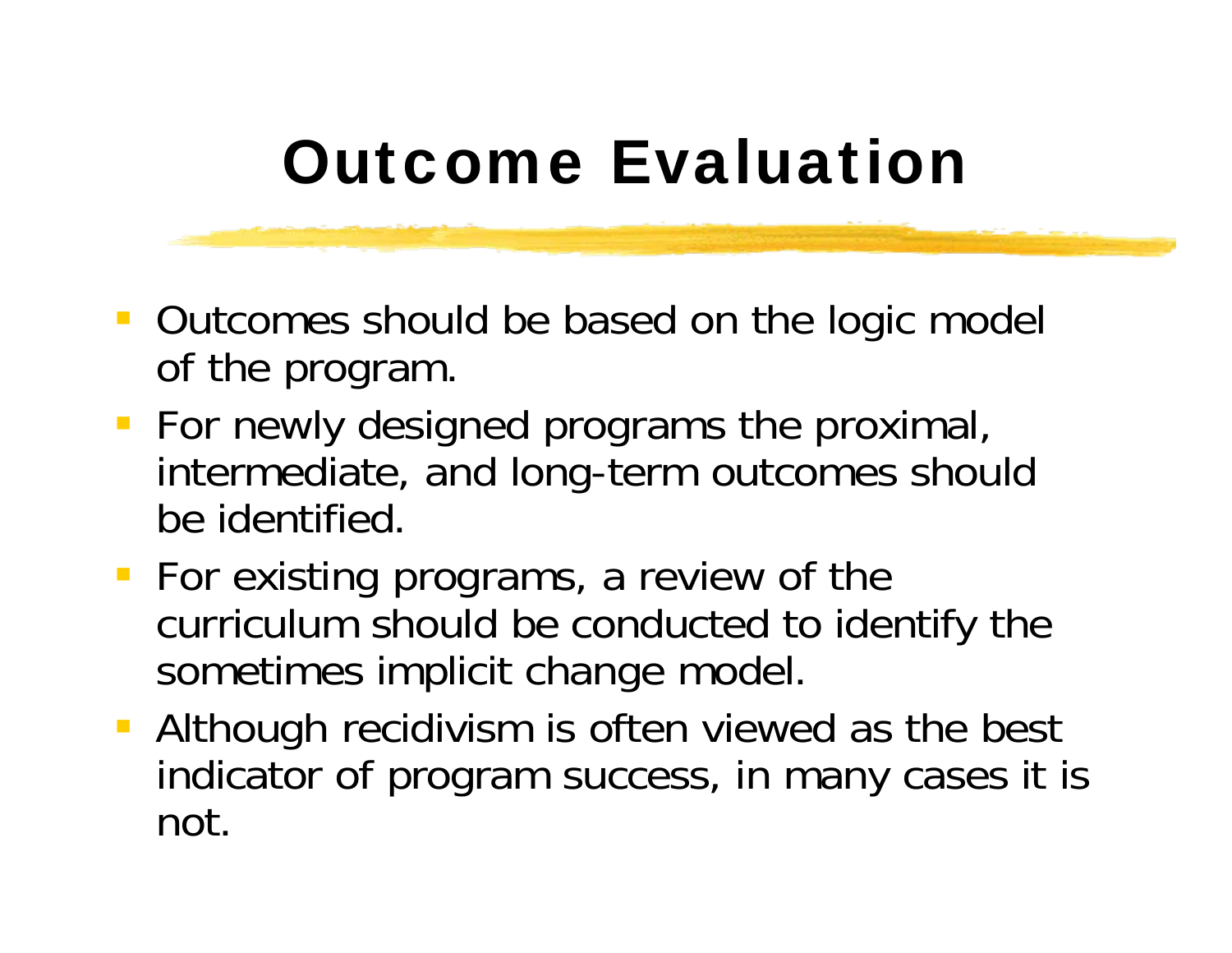#### Define Explicit Intermediate Outcomes

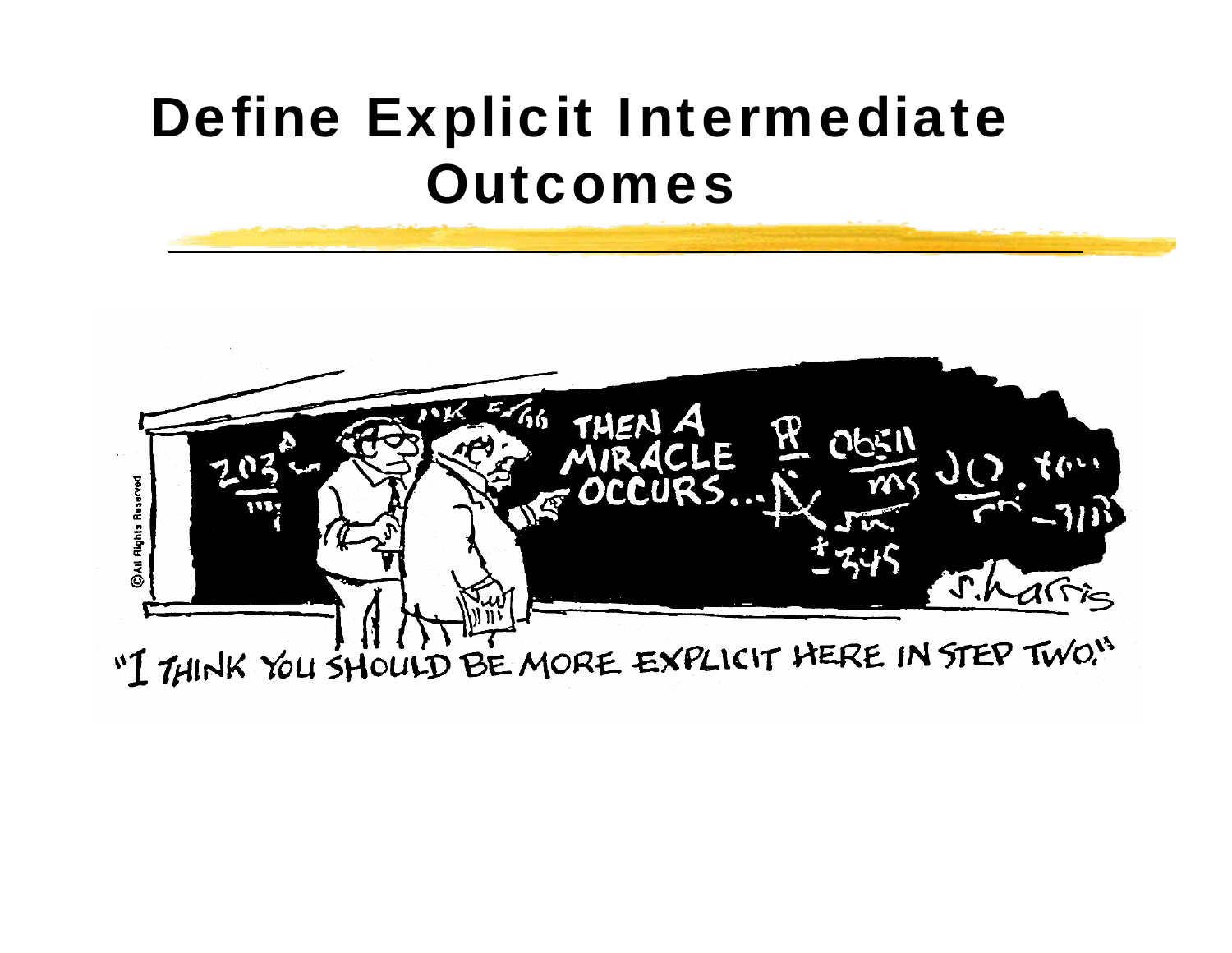#### Impact Evaluations

- **It is important not to confuse outcome** evaluations with **impact** evaluations.
- **Impact evaluations answer the question "Did** this program **cause** the desired change?"
- **Basic logic of impact evaluations is that a** treatment group is compared to another group such that the groups are equivalent except that the treatment group receives the treatment.
- Challenge: How to insure that in fact the groups are equivalent?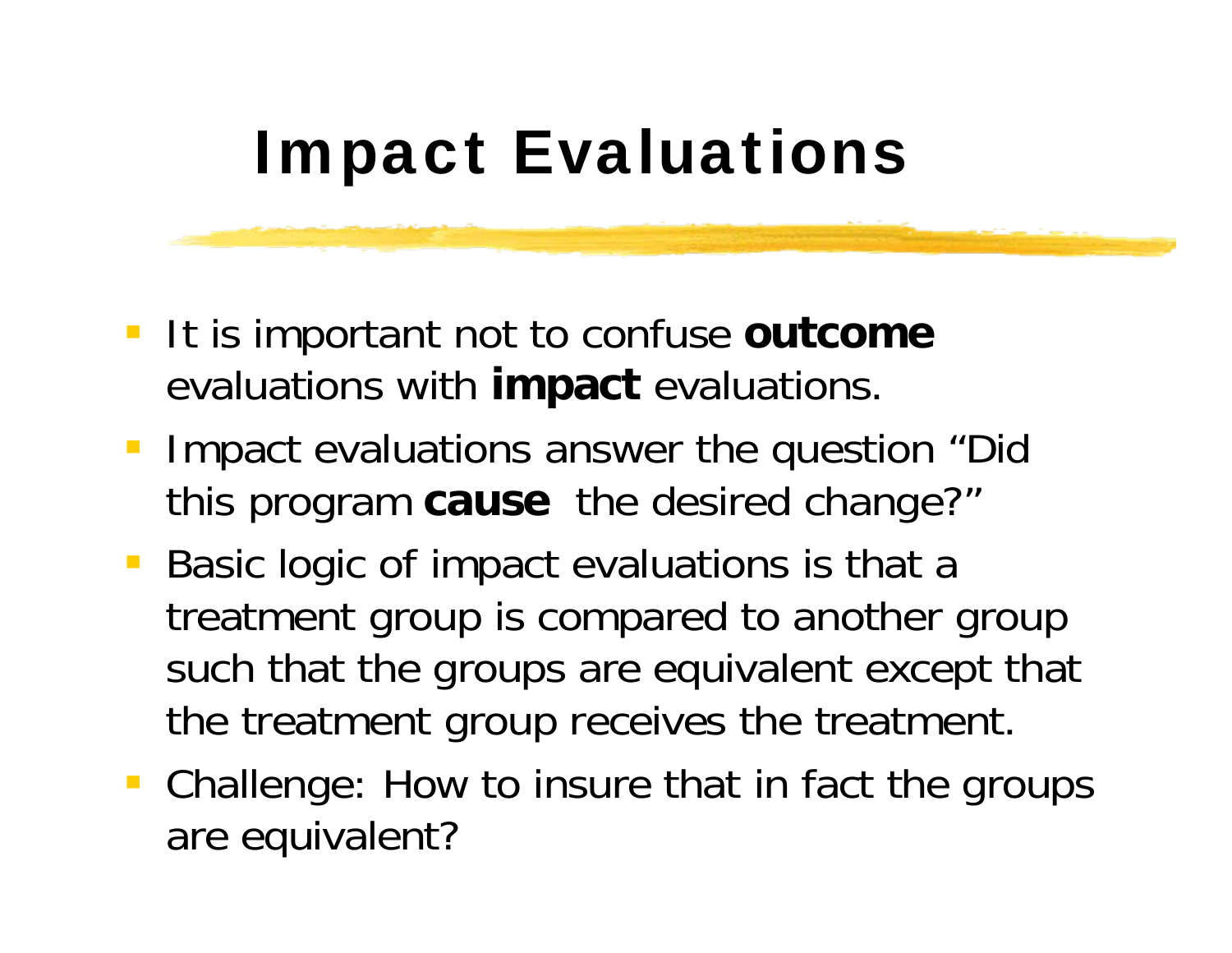# Impact Analysis, cont'd

- **Gold standard: Random assignment.** 
	- **Eliminates the problem of "selection bias" by** controlling both observed and unobserved differences.
- **Matching: Can be effective but is difficult and** can only control for observed variables that were used in the matching.
- **Statistical controls using multivariate analysis,** including propensity scoring.
	- **Reduces bias but does not eliminate bias.**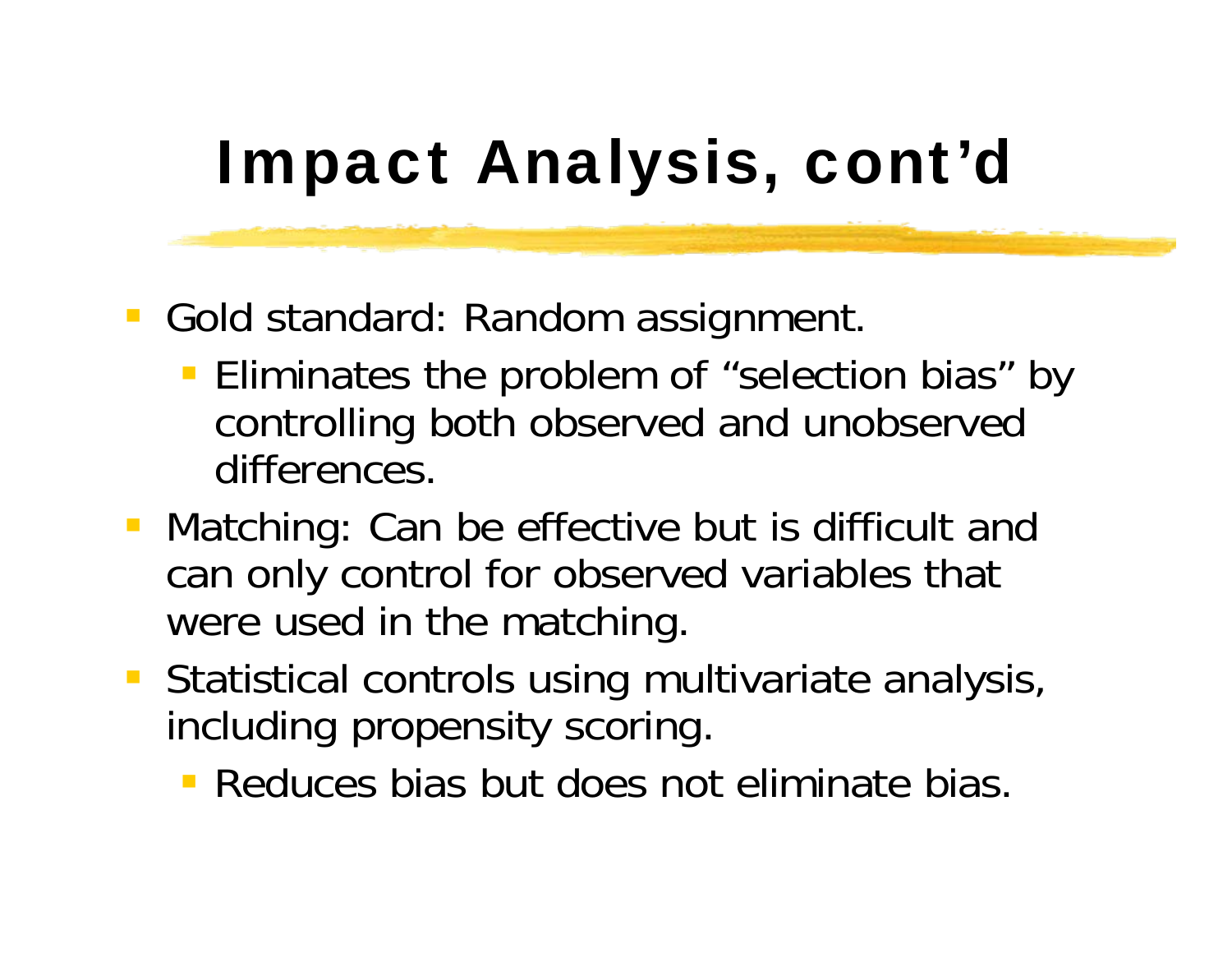#### Subject Mortality and Intent to Treat Methodology

- **If addition to the need to control for** selection bias, we need to control for dropouts.
- **Be careful when outcome studies report** that "a randomized study showed that **completers** of Dr. Hynes's super-duper program…"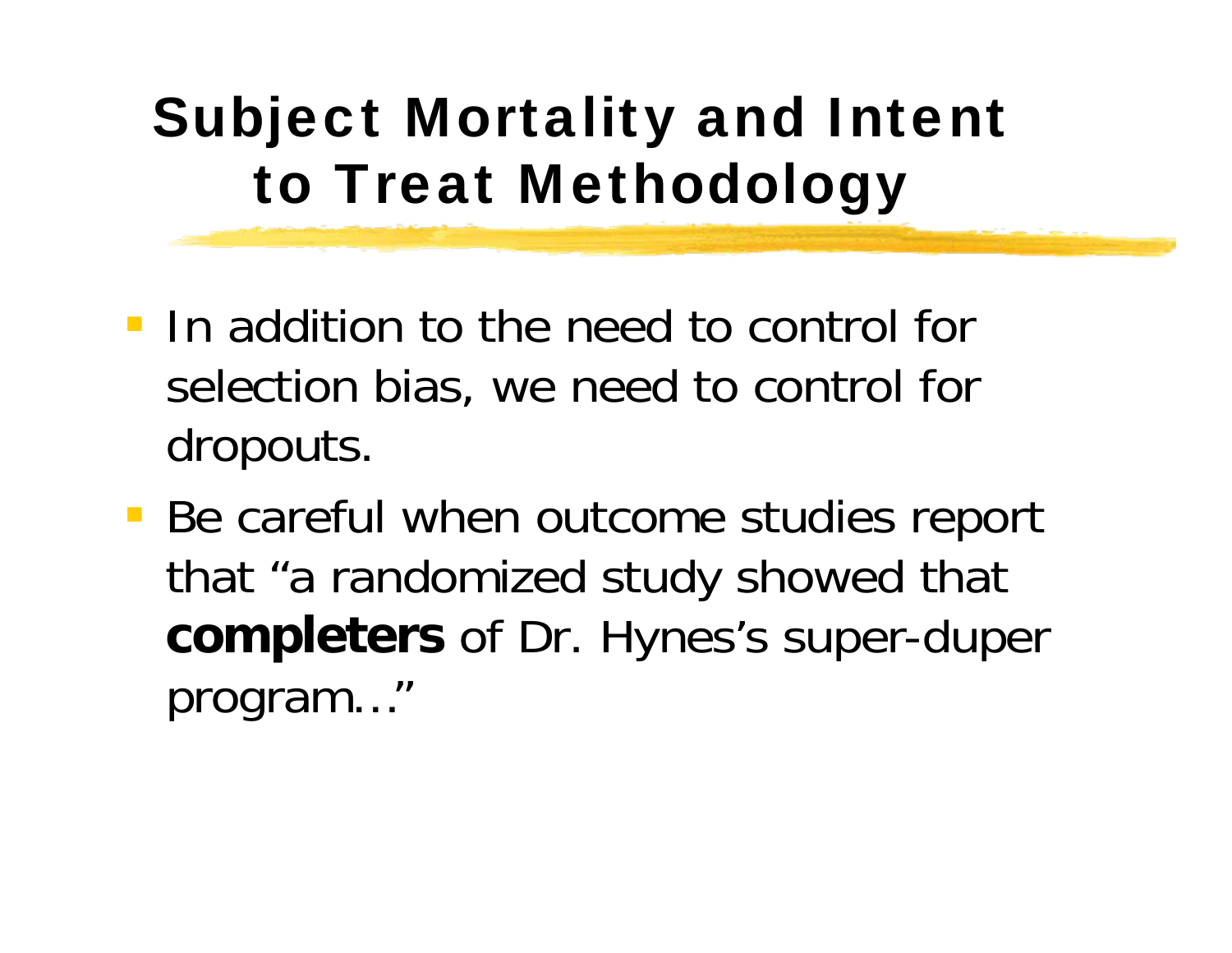#### **Intent-to-Treat Analysis**

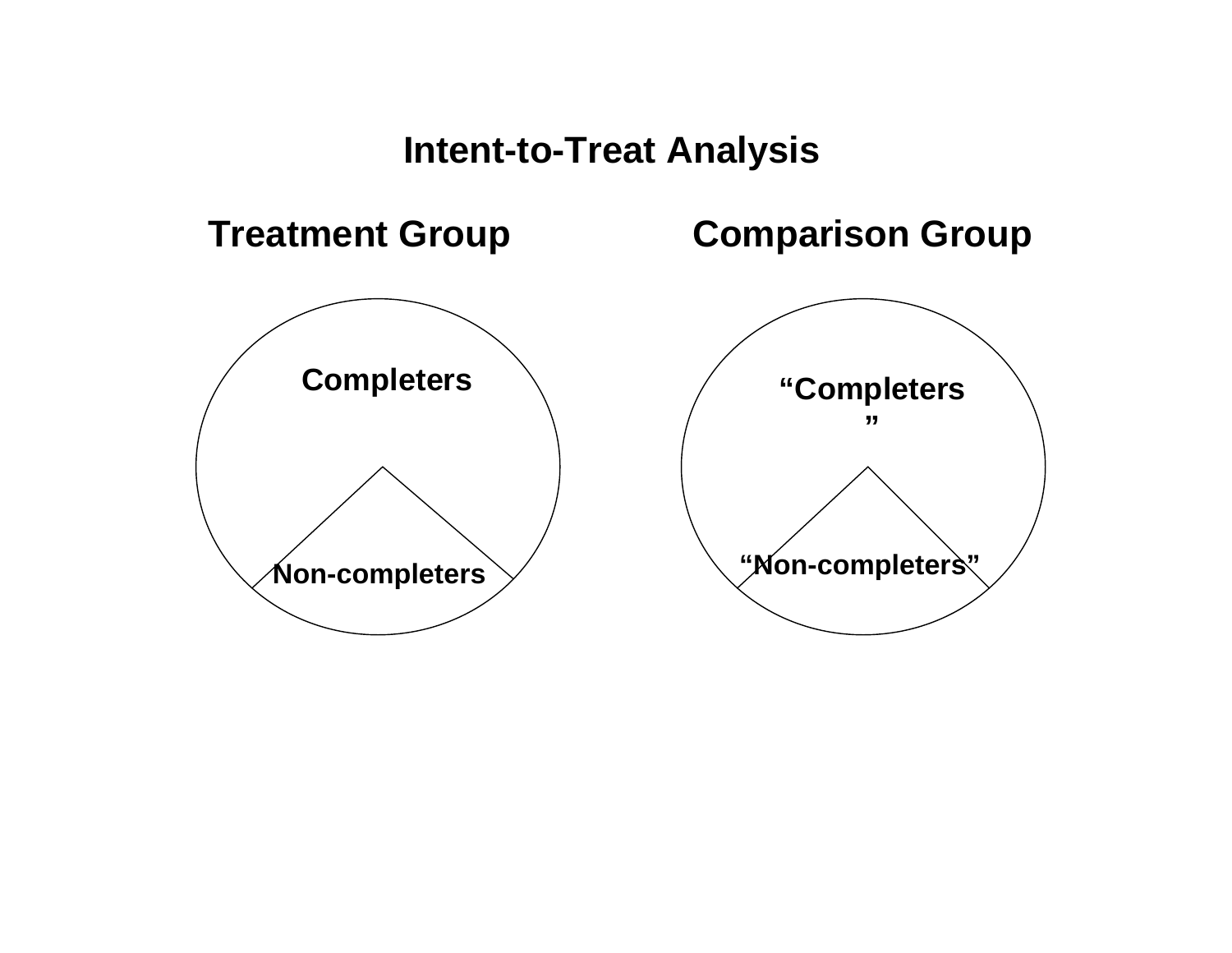#### It's More than "p" Values

- **P** "p" values tell us the likelihood that the outcome could have happened by chance.
- **Increasingly, for good reason, journals are** demanding reports on "effect size."
- **Effect size can help us determine if the** difference between a treatment group and a comparison group really matters.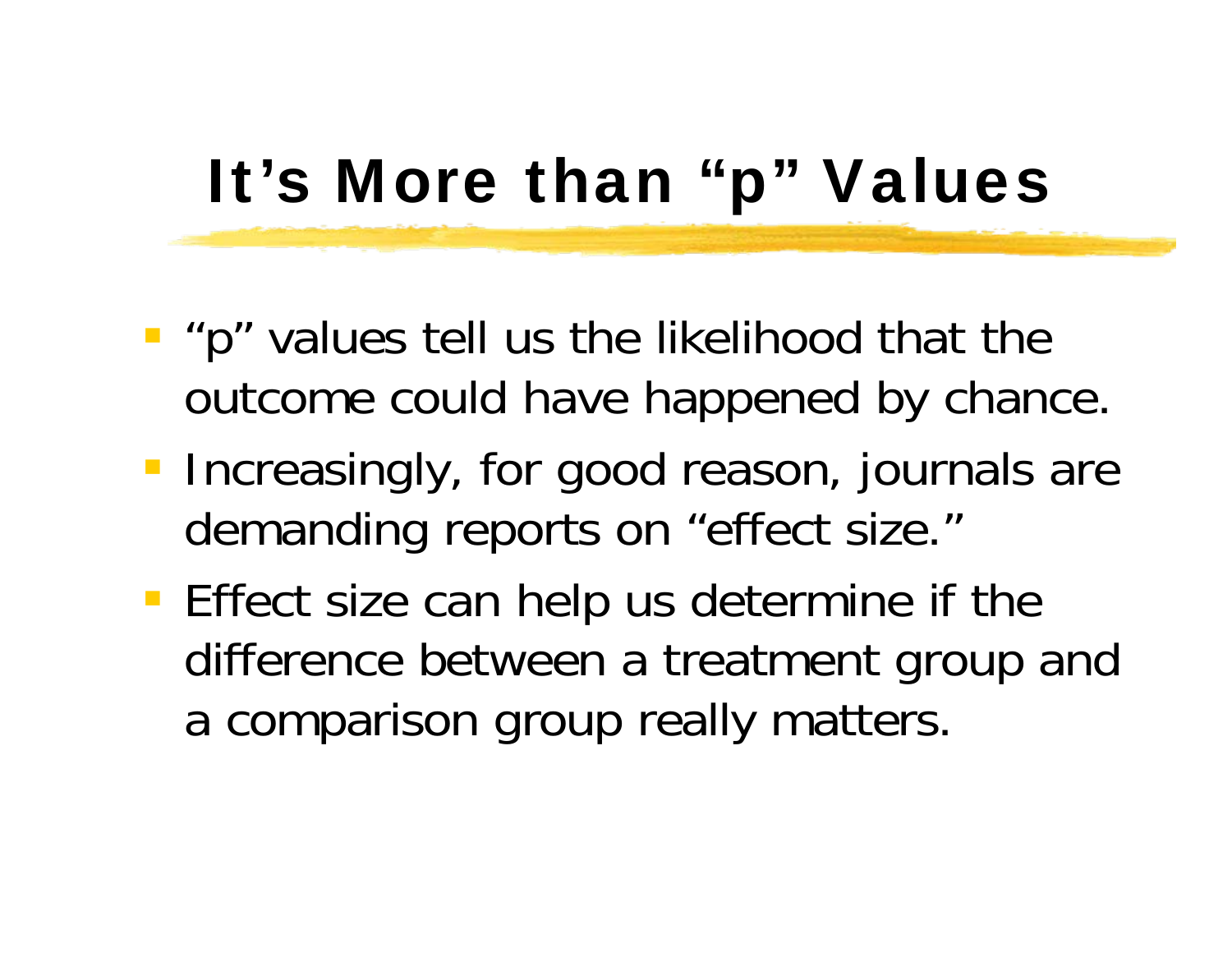#### **Efficiency**

- **Remember the scope of the problem, e.g., the** number of individuals having significant addiction problems in the DOC.
- **If is possible to have an effective program but** one that is inefficient relative to other approaches.
- **Efficiency studies ask, is there a way to have** the same or close to the same effect and serve more individuals.
- **Clinical versus public health approach.**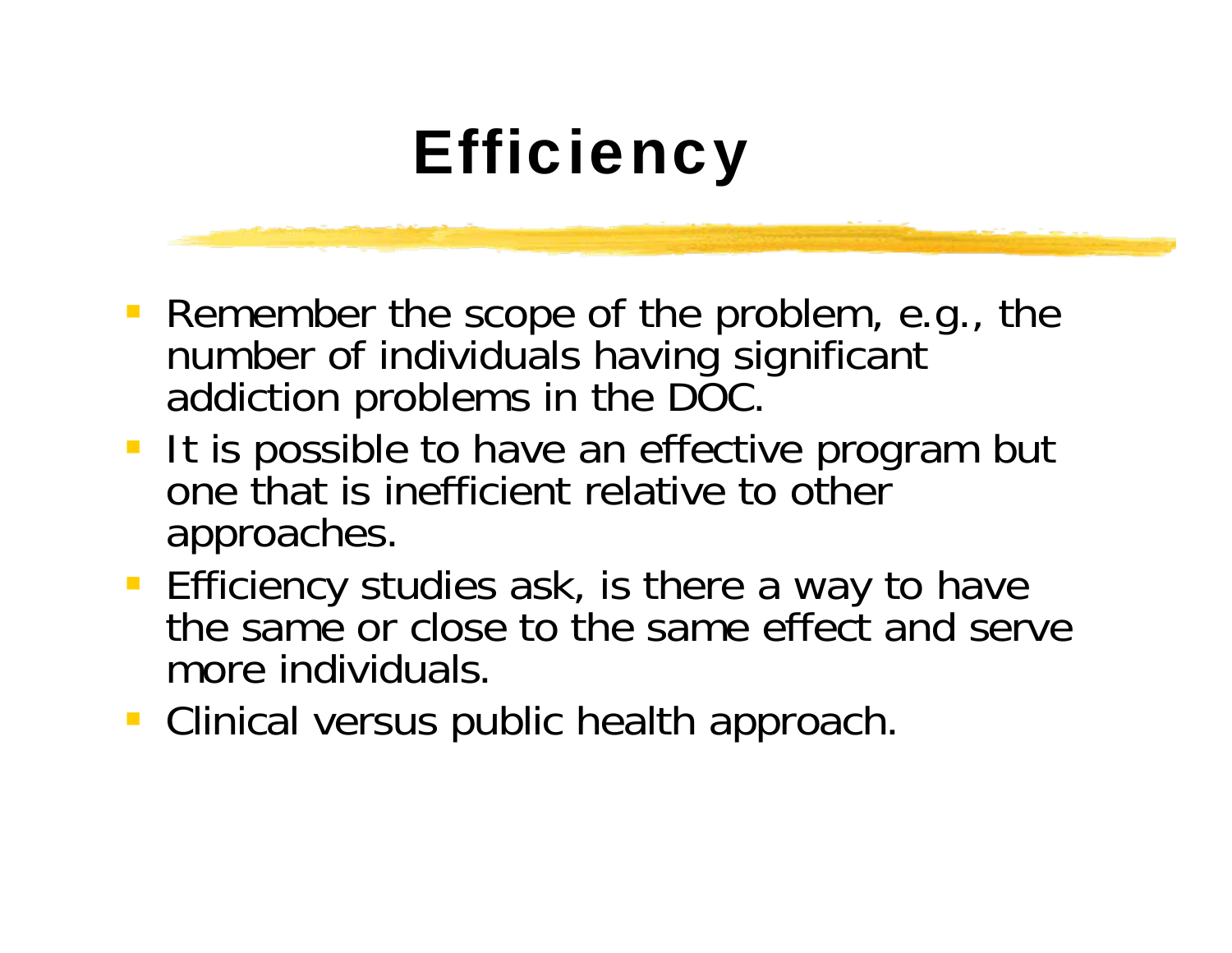#### From Lee Cronbach and Associates.

"An evaluation of a social program is justified to the extent that it facilitates the work of the polity. It is therefore to be judged primarily by its contribution to the public thinking and to the quality of the service **subsequent to the evaluation….** To speak broadly, an evaluation ought to inform and improve the operations of the social system."